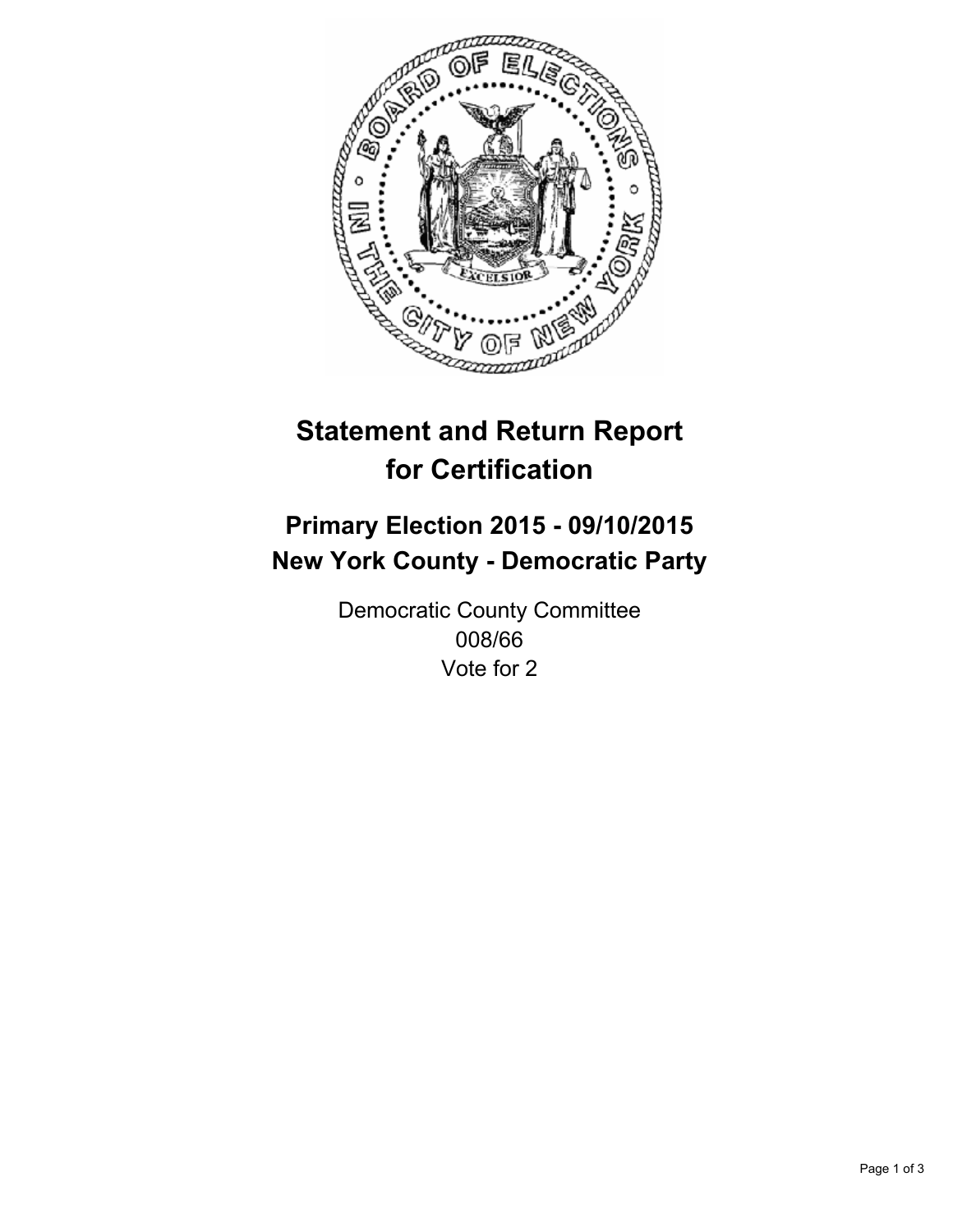

#### **Assembly District 66**

| <b>PUBLIC COUNTER</b>                                    | 88  |
|----------------------------------------------------------|-----|
| ABSENTEE/MILITARY                                        | 2   |
| <b>AFFIDAVIT</b>                                         | 0   |
| <b>Total Ballots</b>                                     | 90  |
| Less - Inapplicable Federal/Special Presidential Ballots | 0   |
| <b>Total Applicable Ballots</b>                          | 90  |
| <b>HAROLD DONOHUE</b>                                    | 26  |
| MICHAEL P. JENNINGS                                      | 15  |
| JUNE P. GRANCIO                                          | 52  |
| DIANA E. REINHARDT                                       | 42  |
| <b>Total Votes</b>                                       | 135 |
| Unrecorded                                               | 45  |